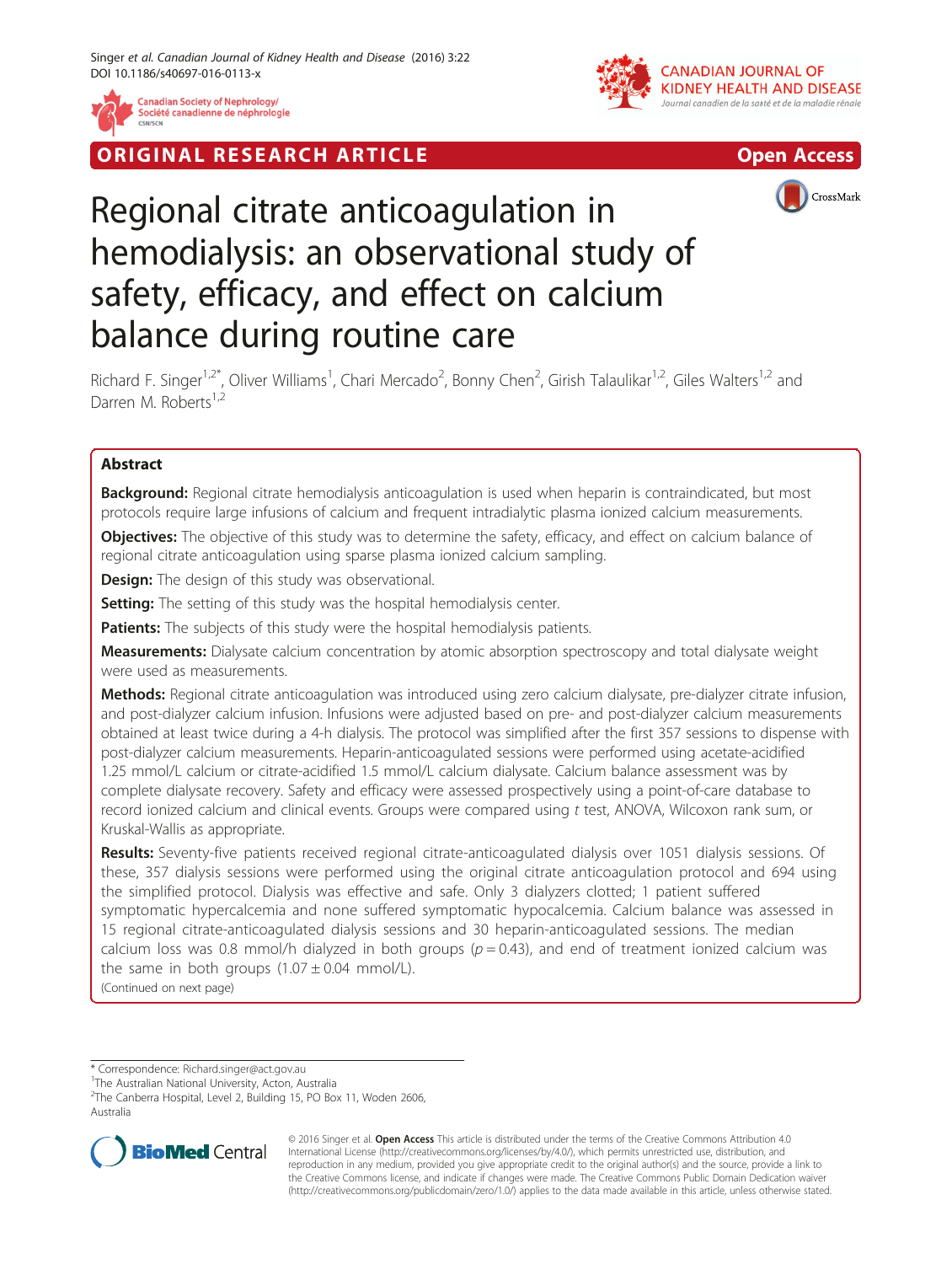## (Continued from previous page)

Limitations: Our findings for calcium balance, efficacy, and safety are valid only for the protocol studied, which excluded patient with severe liver dysfunction.

**Conclusions:** Regional citrate dialysis can be performed safely and effectively using a sparse plasma calcium sampling protocol. The calcium balance induced by this protocol is not different to that seen in standard heparin-anticoagulated dialysis, but in the absence of prospective studies, it is unknown whether this is optimal for patient care.

Keywords: Anticoagulation, Balance, Calcium, Citrate, Flux, Hemodialysis

# ABRÉGÉ

Mise en contexte: On recommande l'utilisation de l'anticoagulation régionale au citrate (ARC) d'un circuit de dialyse lorsque l'héparine est contre-indiquée. Toutefois la plupart des protocoles requièrent alors une perfusion de calcium et de fréquentes mesures intradialytiques du taux de calcium ionisé plasmatique.

Objectifs de l'étude: L'étude visait à déterminer l'innocuité l'efficacité et les effets sur l'équilibre calcique de l'ARC à l'aide d'un protocole de prélèvements épars du calcium ionisé plasmatique.

Type d'étude et participants: Il s'agit d'une étude observationnelle menée sur les patients de centres d'hémodialyse en milieu hospitalier.

Méthodologie: L'anticoagulation régionale au citrate implique l'utilisation de trois différentes solutions : un dialysat sans calcium une perfusion de calcium pré-dialyseur ou une perfusion de calcium post-dialyseur. Les perfusions avaient été ajustées selon les taux de calcium mesurés au minimum deux fois pré-dialyseur et post-dialyseur, au cours d'une hémodialyse de quatre heures. Après 357 séances, la mesure du taux de calcium post-dialyseur a été éliminée pour simplifier le protocole. Les séances où l'héparine agissait à titre d'anticoagulant ont été effectuées au moyen de deux différents dialysats : une solution à 1,25 mmol/L de calcium acidifiée à l'acétate et une solution à 1,5 mmol/L de calcium acidifiée au citrate. Le bilan calcique s'est fait en récupérant la totalité du dialysat. L'innocuité et l'efficacité ont été évaluées de façon prospective en consignant les taux de calcium ionisé et les événements cliniques à l'aide des bases de données du lieu de soins. Les groupes de patients ont été comparés en utilisant le test T, l'ANOVA, le test signé des rangs de Wilcoxon ou le test de Kruskal-Wallis selon le cas.

Résultats: Au cours de l'étude 75 patients ont reçu des traitements d'hémodialyse sous anticoagulation régionale au citrate, pour un total de 1051 séances analysées. De celles-ci, 357 séances ont été effectuées en suivant le protocole original d'anticoagulation au citrate, alors que 694 l'ont été en suivant le protocole simplifié. La dialyse s'est avérée sécuritaire et efficace : seuls trois dialyseurs ont coagulé, un seul patient a souffert d'hypercalcémie symptomatique et aucun cas d'hypocalcémie symptomatique n'a été rapporté. Le bilan calcique a été évalué lors de 15 séances d'hémodialyse sous anticoagulation par citrate et de 30 séances utilisant l'héparine. La médiane de perte de calcium se situait à 0,8 mmol/heure de dialyse pour chacun des deux groupes ( $p = 0.43$ ) et le taux de calcium ionisé en fin de séance était le même pour les deux groupes (1,07 ± 0,04 mmol/L).

Limites de l'étude: Ces observations de bilan calcique d'efficacité et d'innocuité ne sont valables que pour le protocole utilisé, excluant ainsi les cas de patients souffrant de dysfonction hépatique grave.

Conclusions: L'anticoagulation régionale au citrate lors de séances d'hémodialyse peut être effectuée à l'aide d'un protocole d'échantillonnage épars du calcium plasmatique. Le bilan calcique établi par ce protocole n'est pas différent de celui observé lors d'une hémodialyse anticoagulée par l'héparine. Toutefois en absence d'études prospectives, nous ignorons si ce protocole est optimal pour prodiguer des soins aux patients.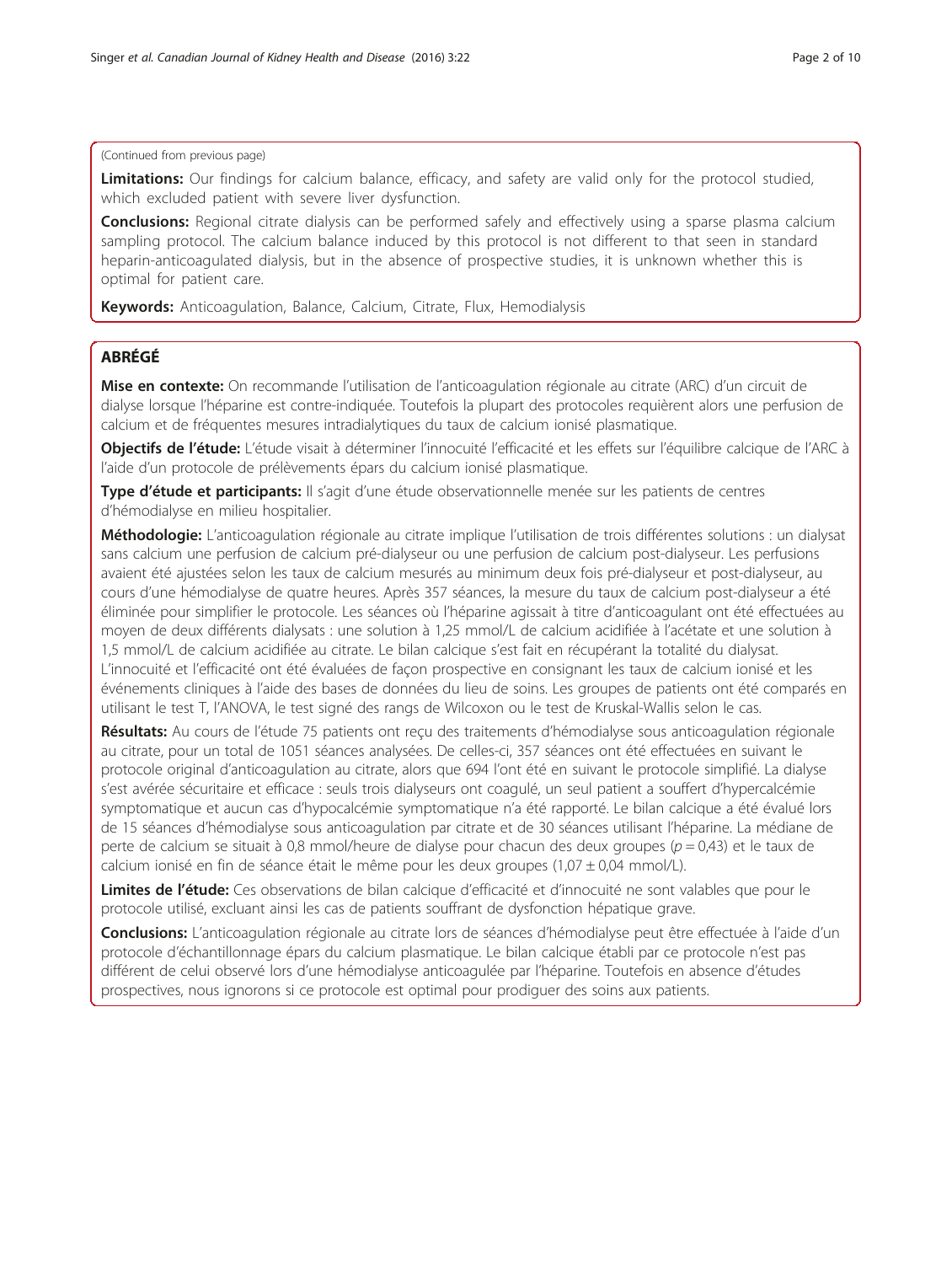## What was known before

Regional citrate infusions can successfully anticoagulate a hemodialysis circuit with few immediate complications. However, existing literature mandates frequent plasma ionized calcium measurement to guide changes to calcium infusion rates during therapy.

## What this adds

This study demonstrates that regional citrate anticoagulation performed using a sparse sampling protocol results in a calcium balance equivalent to standard heparin-anticoagulated hemodialysis. Hence, the longterm safety of the procedure is unlikely to be compromised by cumulative calcium overload or deficit. We also demonstrate that the protocol delivers a similar level of immediate safety and efficacy to other published protocols, despite utilizing much less frequent plasma ionized calcium measurement.

## Background

Intermittent hemodialysis is usually performed using a heparin-based anticoagulant, but there are situations where systemic anticoagulation is contraindicated. Unfortunately, anticoagulant-free or reduced dose anticoagulation during hemodialysis increases dialysis circuit clotting [\[1\]](#page-8-0), leading to interventions such as circuit replacement. Such interventions are expensive and timeconsuming. The optimal approach for patients at risk of bleeding is a method that avoids systemic anticoagulation but reliably prevents clotting of the circuit. Regional citrate anticoagulation has been used for this purpose since 1961 [\[2](#page-8-0)–[5\]](#page-8-0), but uptake has been low probably because plasma calcium monitoring protocols are considered complex. Evidence that simpler protocols can be safe and effective in preventing circuit clotting may improve uptake.

Regional citrate anticoagulation usually involves the use of calcium free dialysate and the infusion of a calcium solution into the dialysis circuit to prevent systemic hypocalcemia [[6\]](#page-8-0). Published protocols are complex when compared to heparin-anticoagulated dialysis because they require frequent intradialytic measurement of plasma ionized calcium [\[2](#page-8-0), [5](#page-8-0)]. However, even with frequent monitoring, a stable intradialytic  $[Ca<sub>ion</sub>]$ does not guarantee a neutral intradialytic calcium balance because it does not take into account calcium mobilization from body stores.

Traditionally, even in bicarbonate-buffered heparinanticoagulated hemodialysis, the dialysate has contained some acetate to acidify the concentrate. In 2013, dialysates substituting citrate for acetate became available at our institution. The manufacturer (Gambro, Scheelevagen, Sweden), recommended a 1.5 mmol/L dialysate calcium [\[7](#page-8-0)–[9\]](#page-9-0), rather than our institution's previous standard 1.25 mmol/L dialysate calcium.

#### Study objectives

The primary objective of this observational study was to determine whether regional citrate anticoagulation could be performed safely and effectively by dialysis nurses using protocol-driven changes to infusion rates and sparse plasma calcium sampling. Efficacy and safety were defined as the ability to effectively provide hemodialysis without clotting of the circuit or symptoms related to abnormal plasma calcium. The secondary objectives were to determine the calcium balance during regional citrate anticoagulation and to compare this with the calcium balance during standard heparin-anticoagulated hemodialysis using acetate- or citrate-acidified dialysate.

## **Methods**

#### Study design

This was a prospective, observational study.

#### Setting

The setting of this study was the hospital hemodialysis unit.

### **Participants**

Patients receiving citrate-anticoagulated hemodialysis from October 2011 to June 2015 were enrolled in the regional citrate anticoagulation safety and efficacy arm of the study. Those undergoing regional citrateanticoagulated hemodialysis in 2012 and those undergoing conventional hemodialysis in 2013 were eligible for enrolment in the calcium balance assessment arm of the study. The use of the citrate-acidified dialysate for heparin-anticoagulated dialysis commenced within the dialysis unit as stocks of acetate-acidified dialysate were exhausted.

Patients assessed for intradialytic calcium balance were selected if they were clinically stable, if they had a wellfunctioning vascular access, and if their dialysis session occurred when an investigator was available. Participants were not matched and were not randomized to receive a particular dialysate. Dialysis prescription was by the participant's usual physician, based on their assessment of the optimal therapy. Participants' dialysis schedule and the availability of an investigator were not expected to vary through the study, so it was anticipated that several patients would be studied with both dialysate compositions. Enrolment continued until 15 sessions in each group (heparin-anticoagulated acetate-acidified dialysate, heparin-anticoagulated citrate-acidified dialysate, and regional citrate-anticoagulated dialysis) were assessed so it was planned to measure the calcium balance in a total of 45 sessions.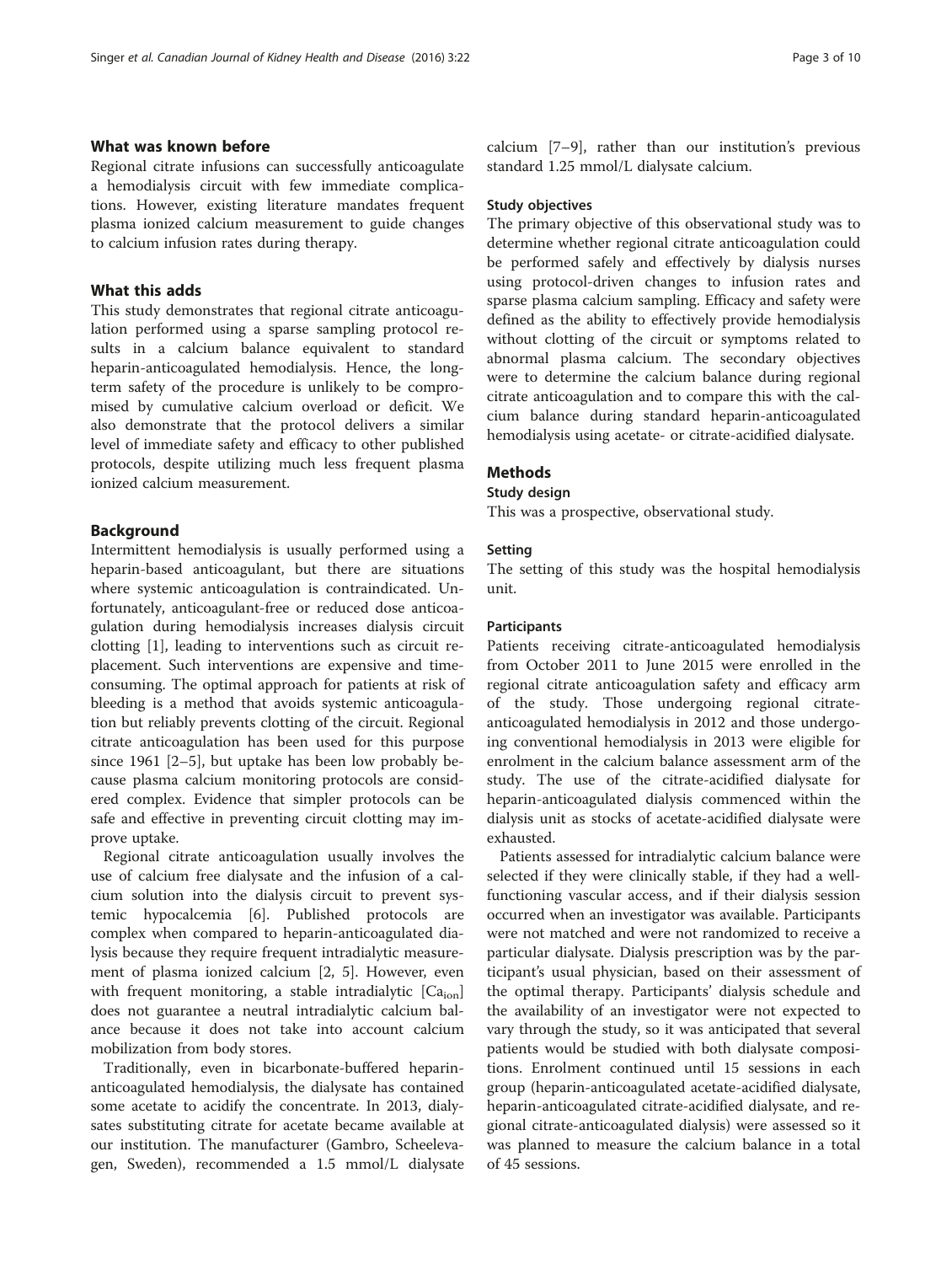## Regional citrate-anticoagulated dialysis procedures

All dialysis treatments utilized a Gambro AK200S machine and Gambro 210H dialyzers (Gambro, Scheelevagen, Sweden) and dialysate part A concentrates manufactured by B. Braun Australia Pty Ltd, Bella Vista, NSW, Australia. Dialysis dose assessment was via automated online recording of ionic clearance. No patients received hemodiafiltration. Dialysate flow was 500 mL/min. Dialysate composition is shown in Table 1.

Anticoagulant Citrate Dextrose, Solution A: Terumo BCT Inc. Belgium (ACD-A) was infused into the "heparin" line, pre-dialyzer, at an initial rate in milliliters per hour of 1.25 times the prescribed blood flow in milliliters per minute. ACD-A contains 22 g/L sodium citrate dihydrate and 8 g/L citric acid monohydrate (113 mmol/L citrate). Calcium chloride of 400 mmol/L was infused into a side port on the "venous" return line at an initial rate in milliliters per hour of 0.143 times the blood flow in milliliters per minute. Therefore, a patient with a prescribed blood flow of 300 mL/min would be commenced at an ACD-A infusion of 375 mL/h (42.3 mmol citrate/h) and a calcium infusion of 17.2 mmol/h.

Plasma total calcium, alanine transferase (ALT), gamma glutamyl transferase (GGT), and bilirubin concentrations were measured prior to the initial citrateanticoagulated dialysis session for each patient and then at least monthly. During the first 357 hemodialysis sessions, both systemic and post-dialyzer  $[Ca<sub>ion</sub>]$  were measured 30 min after commencing dialysis, at completion of dialysis, and during dialysis at times determined by [Ca<sub>ion</sub>] results (Table [2\)](#page-4-0). Patients with abnormal liver function tests (LFT) and abnormal plasma total calcium were not excluded from receiving regional citrate anticoagulation during the first 357 sessions, but such abnormalities were listed as a "caution."

A review in December 2012 found that many ionized calcium assessments were performed in response to an elevated post-dialyzer  $[Ca<sub>ion</sub>]$  rather than to out of range systemic  $[Ca<sub>ion</sub>]$  and that clinical staff were uncertain

## Table 1 Dialysate composition

|                              | Regional citrate<br>anticoagulation | Heparin-<br>anticoagulated<br>citrate dialysate | Heparin-<br>anticoagulated<br>acetate dialysate |
|------------------------------|-------------------------------------|-------------------------------------------------|-------------------------------------------------|
| Acidification                | Acetate 3 mmol/L Citrate 1 mmol/L   |                                                 | Acetate 3 mmol/l                                |
| Na (mmol/L)                  | 140                                 | 140                                             | 140                                             |
| Mg (mmol/L)                  | 0.5                                 | 0.5                                             | 0.5                                             |
| Dextrose<br>(mmol/L)         | 5                                   | 5                                               | 5                                               |
| Ca (mmol/L)                  | $\Omega$                            | 1.5                                             | 1.25                                            |
| $K$ (mmol/L)                 | $1$ to $4$                          | $1$ to $4$                                      | $1$ to $4$                                      |
| HCO <sub>3</sub><br>(mmol/L) | 28                                  | 35                                              | 35                                              |

how to respond to abnormal LFT. The protocol was then modified to dispense with the measurement of post-dialyzer calcium, to mandate an increased frequency of calcium measurements in patients with mildly deranged LFT (Table [3](#page-4-0)), and to exclude those with severe liver dysfunction from regional citrate anticoagulation. Concurrent with this change, a database was purchased that allowed automated importation of laboratory test results. Mild derangement of liver function was defined as a GGT or ALT concentration greater than the laboratory reference range or a bilirubin >30 μmol/L. These patients were required to have at least hourly assessment of systemic ionized calcium during hemodialysis. Severely deranged LFT were defined as a GGT >600 U/L, an ALT >400 U/L, or a bilirubin  $>45$  μmol/L.

Adverse reactions, dialyzer clotting and  $[Ca<sub>ion</sub>]$  results during citrate dialysis were recorded in real time on a Microsoft Access database developed for this purpose. The database provided the nurses performing dialysis with instructions for altering infusion rates, based on the inputted ionized calcium results. If the database was unavailable due to network problems, nurses were instructed to record results on the clinical dialysis record and to use printed tables to calculate any required changes to infusion rates. These records were entered into the Access database retrospectively. Dialyzer clotting was determined by visual inspection of the dialyzer by the dialysis nurse on a 4 category scale (clear dialyzer, mild streaking, moderate clotting, or severe clotting).

## Heparin-anticoagulated dialysis procedure

Hemodialysis was performed using Gambro machines (AK200S), dialyzers (210H or 170H), and concentrates (for composition see Table 1). Dialysate flow was 500 mL/min. No patients received hemodiafiltration.

#### Sampling

At the commencement of the dialysis, but prior to the commencement of the blood pump, a sample of dialysate was collected directly from the dialysate effluent tube to measure the calcium concentration. Urea and sodium were also measured, to confirm correct timing of the dialysate samples. The dialysate effluent tube was then positioned over a clean plastic vessel and the blood pump started. The weight of dialysate collected was measured using calibrated scales, and volume was calculated based on a mean spent dialysate density of 1.02 kg/L. This density figure was obtained from four random samples measured in triplicate. At the completion of the dialysis session, the effluent was mixed for 3 min in an alternating clockwise and anticlockwise direction, following which a sample was taken for quantification of spent dialysate calcium, urea, and sodium.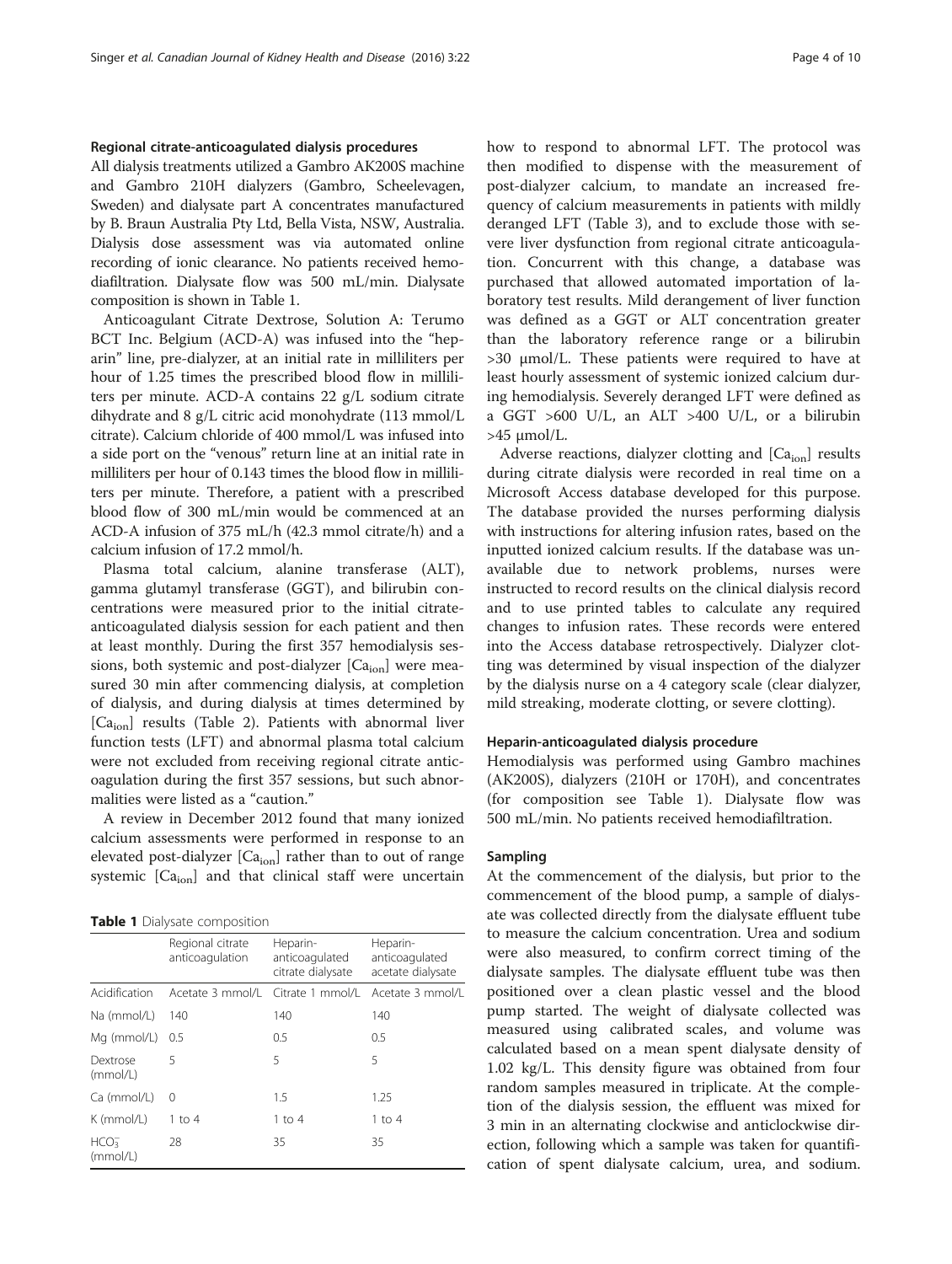|                                         | Intradialytic ionized calcium (mmol/L) |                                 |                                 |                               |                                    |
|-----------------------------------------|----------------------------------------|---------------------------------|---------------------------------|-------------------------------|------------------------------------|
|                                         | Post-dialyzer $\geq 0.27$              | Systemic <0.81                  | Systemic $0.81 \leq 0.95$       | Systemic $0.96 \leq 1.32$     | Systemic >1.32                     |
| Action                                  | Increase ACD-A<br>infusion by 25 %     | Increase Ca<br>infusion by 50 % | Increase Ca<br>infusion by 25 % | No action                     | Reduce calcium<br>infusion by 25 % |
| Repeat [Ca <sub>ion</sub> ] required in | $30 \text{ min}$                       | $30 \text{ min}$                | $60 \text{ min}$                | At the completion of dialysis | 30 min                             |

<span id="page-4-0"></span>Table 2 Calcium and ACD-A infusion adjustments: original protocol

Intradialytic blood samples were taken for  $[Ca<sub>ion</sub>]$ measurement in the regional citrate-anticoagulated participants, whereas in heparin-anticoagulated participants, sampling was at the commencement and completion of dialysis.

## Laboratory analysis

All laboratories that performed sample analysis for this study were accredited by the National Association of Testing Authorities, Australia.

Total dialysate calcium was initially analyzed using the Architect (Arsenazo III) platform; however, some spent dialysate concentrations were below the detection threshold and the assay was changed to an inductively coupled plasma atomic emission spectroscopy (ICPAES) method [\[10](#page-9-0)]. The analytical laboratory reported a precision of 5 % and a lower reporting limit of 0.00075 mmol/L. All reported dialysate calcium results are based solely on the ICPAES assay.

Blood and dialysate ionized calcium were analyzed using an IL GEM Premier 4000 blood gas analyzer for which the company reported a precision in blood samples of 0.71 % at 1.59 mmo/L and 1.1 % at 0.82 mmol/L. The reference range provided by the laboratory for this assay was 1.12 to 1.32 mmol/L.

Dialysate citrate was measured by the UV-method using commercial kits produced by Boehringer Mannheim. The laboratory reported a precision of 2 % for this test.

## Calculation of intradialytic calcium balance and fractional citrate removal

All citrate and calcium balance assessments during regional citrate anticoagulation were performed under the initial (pre- and post-dialyzer) calcium sampling protocol. Regional citrate-anticoagulated intradialytic calcium balance and citrate removal were calculated according to the equations

intradialytic Ca loss

$$
= \big(\big([{\text{Ca}}]_{\text{outlet}} - [{\text{Ca}}]_{\text{inlet}}\big) \times 0.98 \times D_{\text{weight}}\big)\\ - \big([{\text{Ca}}]_{\text{infused}} \times \text{infused volume}\big)
$$

Citratefractional removal

$$
= 1 - ([Citrate]_{infused} \times Infused volume)
$$

$$
- \left( \frac{[Citrate]_{outlet} \times 0.98 \times D_{weight})}{[Citrate]_{infused} \times infused volume} \right)
$$

Heparin-anticoagulated intradialytic calcium balance was calculated according to the equation

$$
intradialytic Ca loss = ([Ca]_{outlet} - [Ca]_{inlet})0.98
$$
  

$$
\times D_{weight}
$$

Where  $\left[\text{Cal}_{\text{outlet}}\right]$  is the mixed total dialysate effluent calcium concentration,  $[Ca]_{\text{inlet}}$  is the total dialysate calcium concentration pre-dialyzer,  $[Ca]_{weight}$  is the total dialysate effluent weight in kilograms, and [Ca]<sub>infused</sub> is the concentration of calcium infused post-dialyzer.

Since dialysis session length varied, balance was calculated as a loss per hour of dialysis. The calcium balance reported includes losses related to ultrafiltration. No patient had significant residual renal function. As this study was an assessment of extracorporeal therapy on calcium balance, the effects of food consumed or urine passed during dialysis were not relevant.

#### Ethics statement

The need for regional citrate-anticoagulated dialysis or standard heparin-anticoagulated dialysis was determined by physician assessment of clinical need. Calcium balance assessment did not involve any contact with the patients, or a change to their care, so patients were not considered to be participating in a clinical trial, and written consent was not considered necessary. This decision was reviewed and endorsed by the Australian Capital Territory Human Research Ethics Committee. During the second phase of the study (in heparin-anticoagulated

Table 3 Calcium infusion adjustments: modified protocol

|                                         | Systemic Intradialytic ionized calcium (mmol/L) |                                                                     |                           |                                 |
|-----------------------------------------|-------------------------------------------------|---------------------------------------------------------------------|---------------------------|---------------------------------|
|                                         | Systemic <0.81                                  | Systemic $0.81 \leq 0.95$                                           | Systemic $0.96 \leq 1.32$ | Systemic >1.32                  |
| Action                                  |                                                 | Increase Ca infusion by 50 % Increase Ca infusion by 25 % No action |                           | Reduce calcium infusion by 25 % |
| Repeat [Ca <sub>ion</sub> ] required in | - 30 min                                        | 30 min                                                              |                           | $30 \text{ min}$                |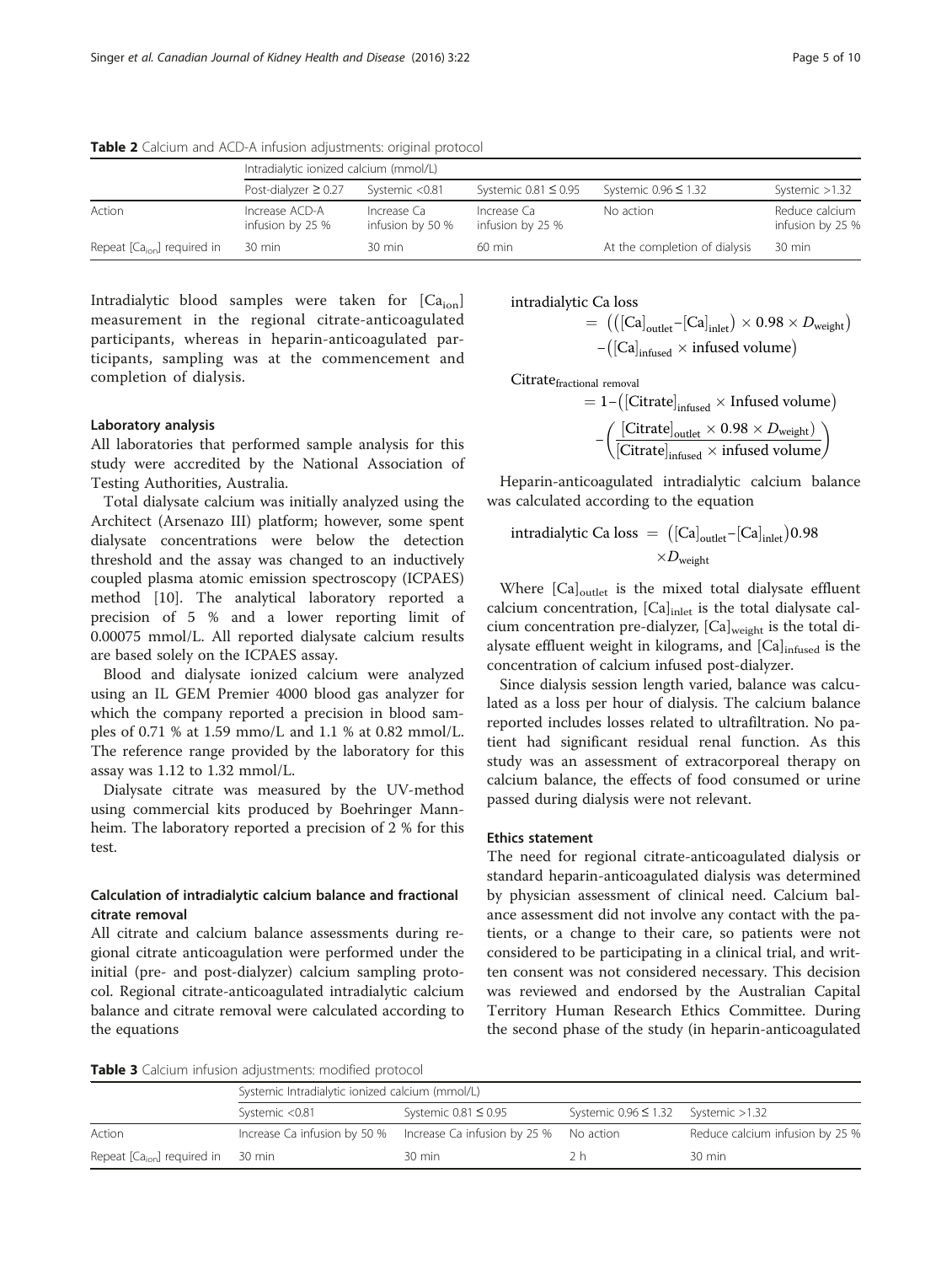<span id="page-5-0"></span>patients), the Ethics Committee requested that written consent be obtained from participants and all subjects provided this consent prior to participation.

## **Statistics**

Normally distributed data are expressed as mean ± standard deviation with differences tested using  $t$  test, paired  $t$ test, or ANOVA as appropriate. Equality of variance was confirmed by Levene's test and parametric distribution by Shapiro-Wilk test. Non-normally distributed data are expressed as medians with range or interquartile range (IQR) with differences tested using Wilcoxon or Kruskal-Wallis tests as appropriate. Differences in categorical variables were tested with Fisher's exact test, and correlations were performed using Spearman rank correlation  $(r<sub>s</sub>)$ . Statistical significance was set at a two-tailed  $p$  value of <0.05. Power analysis, for the minimum detectable difference in dialysis calcium balance could not be performed, as there was no suitable published data on which to base such an analysis. Each dialysis session was considered to be an independent observation. This was on the basis that an approximately neutral balance was anticipated and that the calcium balance in one session was therefore unlikely to have an effect on subsequent sessions.

## Results

Patient and dialysis characteristics for participants involved in calcium balance assessment, and calcium data are summarized in Table 4. A total of 75 patients

received regional citrate-anticoagulated dialysis. The indication was heparin allergy in 2 patients and high bleeding risk in the remainder. There were 357 sessions performed using the original citrate anticoagulation protocol and 694 sessions using the modified protocol (systemic plasma calcium sampling only). Three or more blood draws for systemic  $[C_{a_{\text{ion}}}]$  assessment were needed in 31 % of sessions performed under the original protocol and 15 % under the modified protocol  $(p < 0.0005)$ . Treatment complications during regional citrate anticoagulation were rare and are summarized in Table [5](#page-6-0). There were no episodes of symptomatic hypocalcemia and one episode of symptomatic hypercalcemia (vomiting, due to the patient mistakenly receiving 4 times the prescribed dose of intravenous calcium). Hypercalcemic episodes in the modified protocol were associated with higher hemoglobin concentrations ( $p = 0.0001$ ). The median hemoglobin was 152 (IQR 142 to 160 g/L) in sessions complicated by hypercalcemia and 116 (IQR 103 to 130 g/L) in sessions where hypercalcemia did not occur. One patient underwent 80 sessions under the modified citrate anticoagulation protocol and 7 of these sessions were complicated by hypercalcemia. The median hemoglobin of this patient in sessions complicated by hypercalcemia was 158 g/L, compared to 127 g/L in sessions where hypercalcemia did not occur ( $p = 0.005$ ). Insufficient data on hemoglobin concentrations of patients dialyzed under the original protocol were available for analysis. No patients

Table 4 Calcium balance assessment: demographic and dialysis characteristics

|                                                                               | Heparin-anticoagulated acetate-<br>acidified dialysate ( $n = 15$ ) | Heparin-anticoagulated citrate-<br>acidified dialysate ( $n = 15$ ) | Regional citrate-anticoagulated<br>dialysis Sessions ( $n = 15$ ) | <i>p</i> value |
|-------------------------------------------------------------------------------|---------------------------------------------------------------------|---------------------------------------------------------------------|-------------------------------------------------------------------|----------------|
| Age (years)                                                                   | 76 (range 67-90)                                                    | 77 (range 55-86)                                                    | 84 (range 59-87)                                                  | 0.62           |
| Sex                                                                           | 4 male, 5 female                                                    | 4 male, 5 female                                                    | 5 male, 1 female                                                  | 0.3            |
| Median dialysis sessions per patient                                          | 1 (range $1-3$ )                                                    | 1 (range $1-3$ )                                                    | $1(1-5)$                                                          |                |
| Gambro Dialyzer 210H                                                          | 13                                                                  | 13                                                                  | 15                                                                |                |
| Gambro Dialyzer 170H                                                          | $\overline{2}$                                                      | $\overline{2}$                                                      | $\circ$                                                           |                |
| Blood flow (mL/min)                                                           | 350 (IQR 305 to 350)                                                | 330 (IQR 310 to 350)                                                | 300 (IQR 300 to 300)                                              | 0.0008         |
| Kt/V per session                                                              | 1.24 (IQR 1.2 to 1.37)                                              | 1.42 (IQR 1.26 to 1.54)                                             | 1.23 (IQR 1.06 to 1.28)                                           | 0.01           |
| Dialysis session duration (minutes)                                           | 240 (range 240 to 270)                                              | 240 (range 240 to 270)                                              | 240 (range 210 to 300)                                            | 1              |
| Prescribed net ultrafiltration<br>$(L/h$ dialyzed) <sup>d</sup>               | $0.66 \pm 0.21$                                                     | $0.71 \pm 0.23$                                                     | $0.59 \pm 0.24$                                                   | 0.4            |
| Calcium infused (mmol/h dialyzed)                                             | $\circ$                                                             | $\Omega$                                                            | 17.2 (range 11.6 to 20)                                           |                |
| Spent dialysate volume (L)                                                    | 124.0 (IQR 122.7 to 125.0)                                          | 124.0 (IQR 122.4 to 124.8)                                          | 131.0 (127 to 148.7)                                              | 0.002          |
| Dialysate [Ca <sub>ion</sub> ] prior to<br>commencement of dialysis in mmol/L | 1.04 (range 1.0 to 1.09)                                            | 0.85 (range 0.83 to 1.05)                                           |                                                                   | < 0.00005      |
| Initial dialysate total Ca (mmol/L)                                           | $1.22 \pm 0.03$                                                     | $1.43 \pm 0.07$                                                     | $0.01 \pm 0.004$                                                  | < 0.00005      |
| Spent dialysate total Ca (mmol/L)                                             | $1.25 \pm 0.04$                                                     | $1.46 \pm 0.05$                                                     | $0.55 \pm 0.07$                                                   | < 0.00005      |
| Start of session plasma [Ca <sub>ion</sub> ] (mmol/L)                         | $1.12 \pm 0.09$                                                     | $1.12 \pm 0.1$                                                      |                                                                   | 0.91           |
| End of session plasma $[Caion]$ (mmol/L)                                      | $1.09 \pm 0.04$                                                     | $1.06 \pm 0.04$                                                     | $1.06 \pm 0.05$                                                   | 0.21           |

<sup>a</sup>Data on net ultrafiltration was missing for 1 session in each heparin-anticoagulated group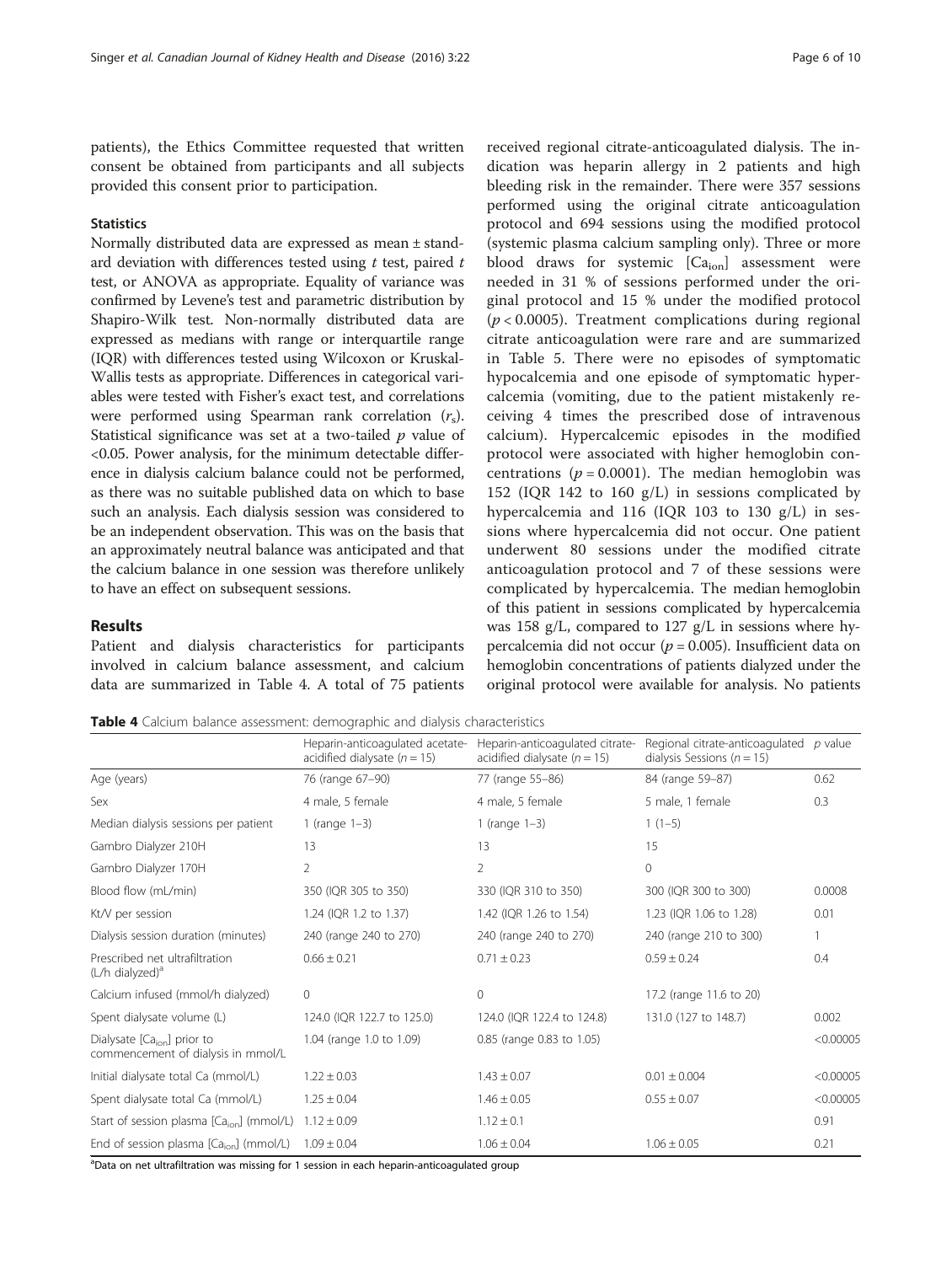<span id="page-6-0"></span>Table 5 Efficacy and safety of regional citrate anticoagulation

|                                     | Original regional<br>citrate protocol<br>$(n = 357)$ | Modified regional<br>citrate protocol<br>$(n = 694)$ | $p$ value |
|-------------------------------------|------------------------------------------------------|------------------------------------------------------|-----------|
| Dialyzer clotting                   | 1 (0.3 %) severe                                     | 2 (0.3 %) moderate<br>streakiness                    |           |
| Systemic<br>$[Caion] < 0.81$ mmol/L | 2(0.6%                                               | 1(0.1%                                               | 0.27      |
| Systemic<br>$[Caion]$ <0.96 mmol/L  | 35 (9.8 %)                                           | 26 (3.7 %)                                           | < 0.0005  |
| Systemic<br>$[Caion] > 1.32$ mmol/L | $2(0.6\%)$                                           | 12 (1.7 %)                                           | 0.16      |

receiving heparin-anticoagulated dialysis as part of the calcium balance study experienced an adverse event.

In 591 sessions which used the modified protocol, 30 min post-commencement intradialytic hemoglobin data was available. There was a linear correlation between this hemoglobin and systemic  $[Ca<sub>ion</sub>]$  at the same time point  $(r = 0.41, p < 0.0005)$ .

## Calcium balance and citrate extraction in regional citrateanticoagulated sessions

Dialysis effluent was collected for 27 dialysis sessions in 8 participants receiving regional citrate anticoagulation. Arteriovenous fistula were used in 26 of these sessions. Due to sample processing errors, 5 effluent citrate and 3 effluent calcium measurements were unusable. A further 9 calcium measurements were discarded as they were obtained using the Architect platform. Therefore, 22 sessions were available for assessment of citrate extraction and 15 sessions (in 6 patients) for assessment of calcium balance.

No participant recorded a systemic  $[Ca<sub>ion</sub>]$  below 1 mmol/L or required an adjustment of the calcium infusion during dialysate collection but seven required a 25 % increase in the citrate infusion rate due to an elevated post-dialyzer  $[Ca<sub>ion</sub>]$  30 min into dialysis. Higher citrate infusions did not consistently alter the subsequent systemic  $[Ca<sub>ion</sub>]$ . Following a rise in citrate dose, systemic  $[Ca<sub>ion</sub>]$  rose in two sessions but fell in four sessions (mean fall 0.01 mmol/L,  $p = 0.42$ ).

A positive intradialytic calcium balance occurred in two sessions, with the remainder leading to a net calcium loss. The mean calcium loss was  $1.15 \pm 1.11$  mmol (median 0.80, IQR 0.30 to 1.9 mmol/L) per hour of dialysis. The fractional removal of infused citrate during dialysis was 0.76 (IQR 0.74 to 0.78).

## Comparison to calcium balance in heparin-anticoagulated dialysis sessions

Intradialytic calcium balance was assessed in 30 heparinanticoagulated dialysis sessions: 15 using citrate-acidified dialysate and 15 using acetate-acidified dialysate in a total of 12 patients. All patients utilized an arteriovenous fistula for dialysis. Six patients underwent measurement of calcium balance in both citrate- and acetate-acidified dialysate sessions.

Systemic  $[Ca<sub>ion</sub>]$  fell during dialysis in both heparinanticoagulated groups by a mean of 0.04 mmol/L in the acetate-acidified  $(p = 0.03)$  and 0.06 mmol/L in the citrate-acidified sessions ( $p = 0.03$ ), with no between group difference  $(p = 0.45)$ . The mean post-dialysis [Ca<sub>ion</sub>] was  $1.07 \pm 0.04$  mmol/L across the 45 sessions and was not statistically different between dialysate groups (Table [4\)](#page-5-0).

The net median calcium loss in the heparinanticoagulated groups was 0.8 (IQR 0 to 1.6 mmol/h). There was no difference in calcium losses between the heparin-anticoagulated dialysate groups  $(p = 0.71)$  and no difference between those groups combined and the citrate-anticoagulated sessions ( $p = 0.43$ ). No trend was apparent in sessional calcium losses between the same heparin-anticoagulated patients utilizing different dialysates, although this could not be formally tested due to the small numbers involved. Per participant calcium balance data is summarized in Fig. [1.](#page-7-0)

The plasma  $[Ca<sub>ion</sub>]$  at commencement of dialysis and the net hourly calcium loss were correlated in the heparin-anticoagulated acetate-acidified sessions  $(r<sub>s</sub> 0.54, p = 0.04)$  but not in the citrate-acidified sessions ( $r_s = -0.03$ ). This is shown graphically in Fig. [2.](#page-7-0)

## **Discussion**

The regional citrate anticoagulation algorithm studied provided effective anticoagulation in 99.7 % of sessions and resulted in similar end of dialysis systemic [Ca<sub>ion</sub>] to those seen in heparin-anticoagulated dialysis. In the modified protocol, 85 % of sessions required only two blood draws for  $[Ca<sub>ion</sub>]$  measurement over a 4-h dialysis, which is half the number of tests mandated in previously published algorithms [\[2](#page-8-0), [5](#page-8-0)]. Dialysis nurse staff satisfaction with the protocol was not formally measured but appeared to be high, with nurses frequently requesting that physicians prescribe regional citrate anticoagulation, (in preference to heparin-free, saline flush dialysis) as they felt it was less laborious. Adverse events were rare, with only one symptomatic hypercalcemia and no symptomatic hypocalcemia. An increase in the calcium dose at commencement of dialysis would likely have reduced the number of episodes of asymptomatic hypocalcemia but would probably have caused more hypercalcemic episodes, particularly in those with a higher hemoglobin.

Hemoglobin is relevant to regional citrate algorithms because erythrocytes are impermeable to citrate [[11\]](#page-9-0) so the citrate and calcium doses necessary for effective anticoagulation and safe dialysis are more closely related to plasma flow rather than blood flow. We did not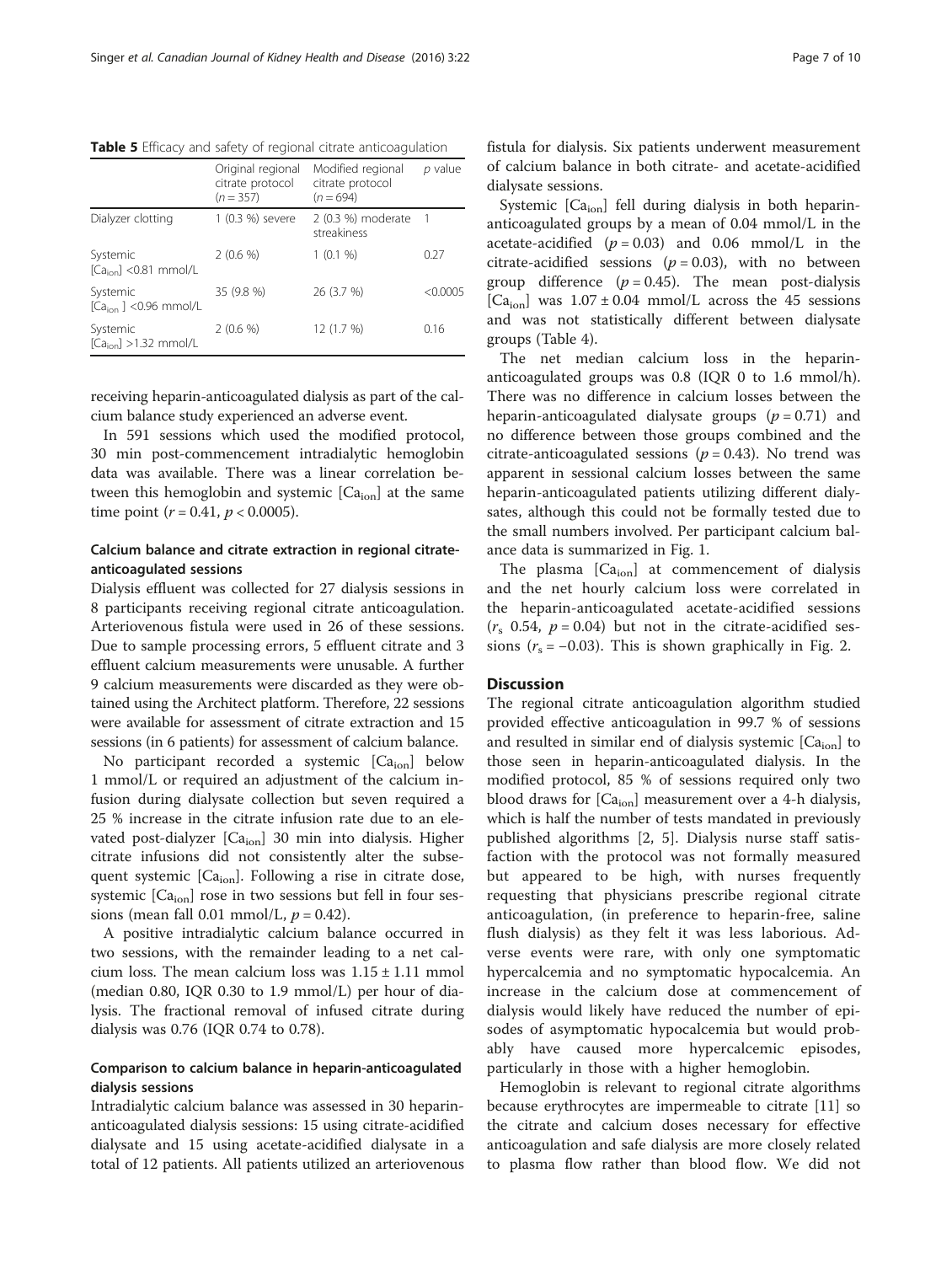<span id="page-7-0"></span>

correct dosing for hemoglobin as this would have increased the complexity of the algorithm, and we were concerned at the risk of additional administration errors. The numerically greater incidence of hypercalcemia in the modified protocol was probably related to higher hemoglobin concentrations but lack of adequate hemoglobin data during use of the original protocol prevented further analysis of this.

We employed a robust method (complete spent dialysate collection) to assess calcium balance and found that calcium balance was not different between heparin- and citrate-anticoagulated sessions. The heparin-anticoagulated sessions acidified with acetate or citrate resulted in equivalent intradialytic balance despite containing different calcium concentrations.

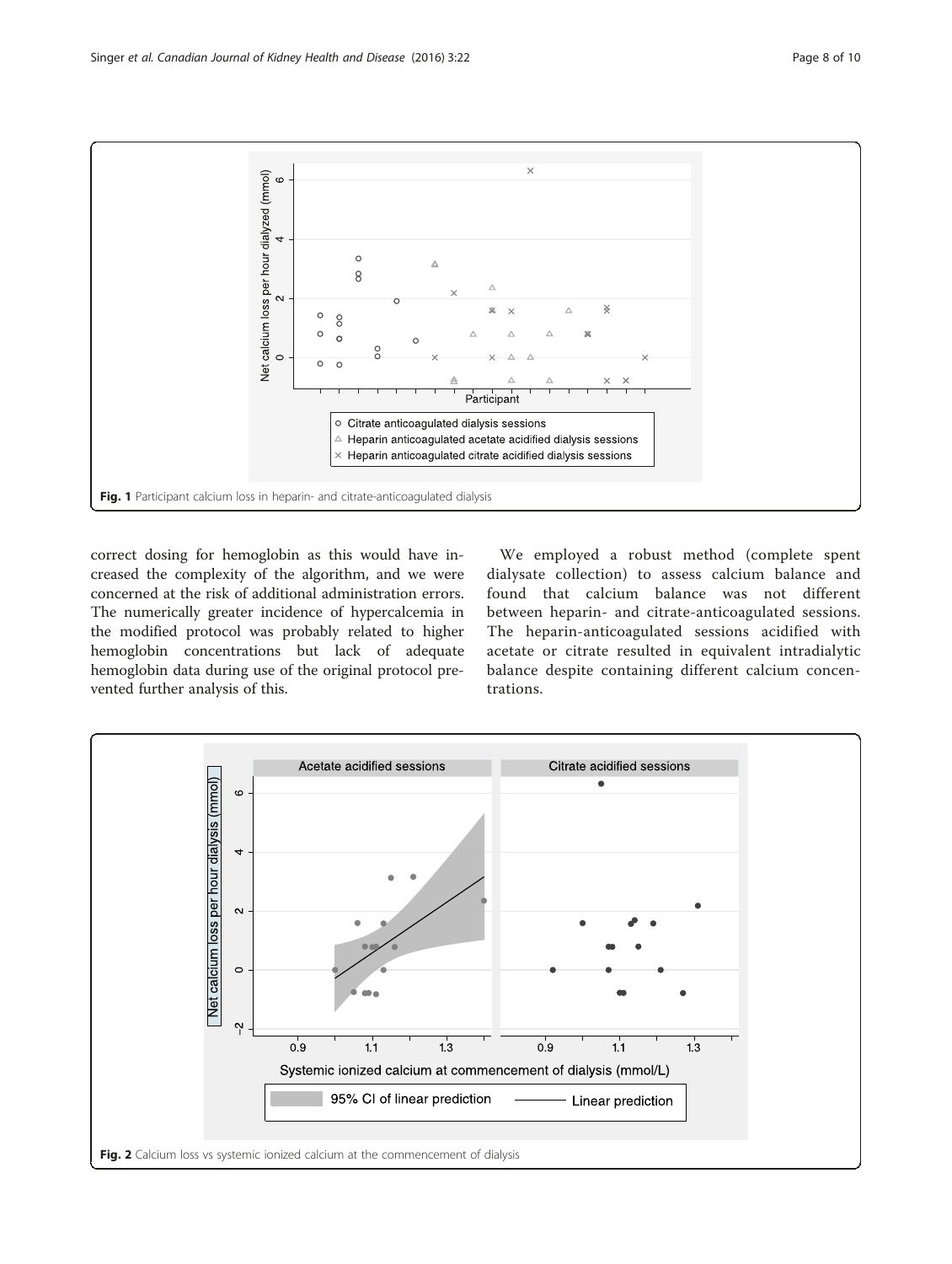<span id="page-8-0"></span>Kozik-Jaromin investigated regional citrate-anticoagulated dialysis calcium using an intermittent blood sampling technique and found a similar fractional citrate removal to our study but a positive mean calcium balance of approximately 1 mmol/h dialyzed [[12](#page-9-0)]. The positive balance is almost certainly due to the use of a 7 % higher initial calcium infusion rate, compared to ours. Interestingly, they appeared to have a higher complication rate with 2 of 15 sessions studied being affected by hypo- or hypercalcemia. Calcium balance probably depends mostly on the calcium infusion rate because citrate, unlike calcium, is infused pre-dialyzer and mostly dialyzed off. Our algorithm used a similar initial calcium substitution rate to Apsner's [2] and a 23 % higher rate to that used by Wright [5].

KDIGO guidelines suggest most patients should be dialyzed using a 1.25 to 1.5 mmol/L calcium dialysate, to achieve approximately neutral calcium balance [[13\]](#page-9-0). The citrate algorithm assessed in our study led to a small net calcium loss that was equivalent to the losses seen in heparin-anticoagulated sessions. Whether this results in deleterious effects on bone, or perhaps in beneficial effects on vascular calcification, is unknown and could only be determined with a much larger, controlled, longitudinal study.

Our data are presented inclusive of losses due to ultrafiltration and exclusive of both dietary calcium absorption and urinary calcium losses. Ultrafiltration contributes to calcium flux, but measurement is impractical during concurrent dialysis. At approximately 0.6 L/h, net ultrafiltration likely accounts for much of the negative calcium balance seen. Performing the study in the absence of ultrafiltration would have allowed the diffusive calcium balance to be determined but is not how patients are dialyzed in clinical practice and is not the "real world" calcium balance experienced by the patient. Non-dialysis calcium losses and gut absorption were not relevant to this study as it was a study into extracorporeal losses induced by dialysis and not the overall calcium balance of patients.

Similar to a previous study [\[14\]](#page-9-0), we found that the pre-dialysis [Ca<sub>ion</sub>] correlated with intradialytic calcium balance in the acetate dialysate sessions. This is consistent with studies indicating that the plasma  $[Ca<sub>ion</sub>]$  is the dialyzable calcium fraction, at least in the absence of citrate [\[15, 16](#page-9-0)]. Plasma citrate rises during citrate-acidified dialysate sessions [[17\]](#page-9-0), chelates calcium, and causes a rise in the concentration of dialyzable, non-ionized, calcium-citrate chelates [\[18\]](#page-9-0). Without a concomitant increase in dialysate calcium concentration, the effect of adding citrate to dialysate is an increase in calcium losses during dialysis. We found that pre-dialysis plasma [Ca<sub>ion</sub>] in citrate-acidified dialysis sessions did not correlate with intradialytic calcium balance. This is probably because individuals' homeostatic response to increased blood citrate varies and negates the correlation that would otherwise be seen.

## Limitations

Our findings for calcium balance, efficacy, and safety are valid only for the protocol studied and cannot necessarily be extrapolated to use in patients with more severe liver disease, markedly different hemoglobin concentrations or an alternative protocol. For example, a sparse sampling protocol may not detect incipient citrate toxicity at an early stage in those with severe liver disease.

## Conclusions

Regional citrate anticoagulation using a simple, sparse sampling algorithm allows effective hemodialysis with a low rate of symptomatic adverse events and an equivalent calcium balance to standard heparin anticoagulation. Although the citrate-acidified dialysate utilized in heparin-anticoagulated sessions contained a 20 % greater calcium concentration than the acetate-acidified dialysate, it resulted in the same calcium balance. This suggests that future dialysate guidelines should consider the effects of dialysate acid when recommending a dialysate calcium concentration.

#### Abbreviations

[Ca<sub>ion</sub>]: ionized calcium concentration in mmol/L; ALT: alanine transferase; GGT: gamma glutamyl transferase; LFT: liver function tests.

#### Competing interests

The authors declare they have no competing interests.

#### Authors' contributions

RS, GT, and OW conceived and designed the study. OW, CM, BC, and RS acquired the data. GW built the study database and extracted the data. RS analyzed the data. RS drafted the manuscript. All authors critically reviewed and approved the final manuscript.

#### Acknowledgements

Assistance from the nurses of Ward 8A at The Canberra Hospital with sample collection is acknowledged. The study was funded internally within The Canberra Hospital Renal Department.

#### Received: 10 November 2015 Accepted: 5 April 2016 Published online: 20 April 2016

#### References

- Sagedal S, Hartmann A, Osnes K, Bjørnsen S, Torremocha J, Fauchald P, Kofstad J, Brosstad F. Intermittent saline flushes during haemodialysis do not alleviate coagulation and clot formation in stable patients receiving reduced doses of dalteparin. Nephrol Dial Transplant. 2006;21:444–9.
- 2. Apsner R, Buchmayer H, Gruber D, Sunder-Plassmann G. Citrate for longterm hemodialysis: prospective study of 1,009 consecutive high-flux treatments in 59 patients. Am J Kidney Dis. 2005;45:557–64.
- 3. Apsner R, Buchmayer H, Lang T, Unver B, Speiser W, Sunder-Plassmann G, Hörl WH. Simplified citrate anticoagulation for high-flux hemodialysis. Am J Kidney Dis. 2001;38:979–87.
- 4. Morita Y, Johnson RW, Dorn RE, Hall DS. Regional anticoagulation during hemodialysis using citrate. Am J Med Sci. 1961, July;72–83.
- 5. Wright S, Steinwandel ULI, Ferrari P. Citrate anticoagulation using ACD solution A during long-term haemodialysis. Nephrology. 2011;16:396–402.
- 6. Kreuzer M, Ahlenstiel T, Kanzelmeyer N, Ehrich JH, Pape L. Management of regional citrate anticoagulation in pediatric high-flux dialysis: activated coagulation time versus post-filter ionized calcium. Pediatr Nephrol. 2010;25: 1305–1310.
- 7. Steckiph D, Bertucci A, Petrarulo M, Baldini C, Calabrese G, Gonella M. Calcium mass balances in on-line HDF using citrate-containing acetate-fre